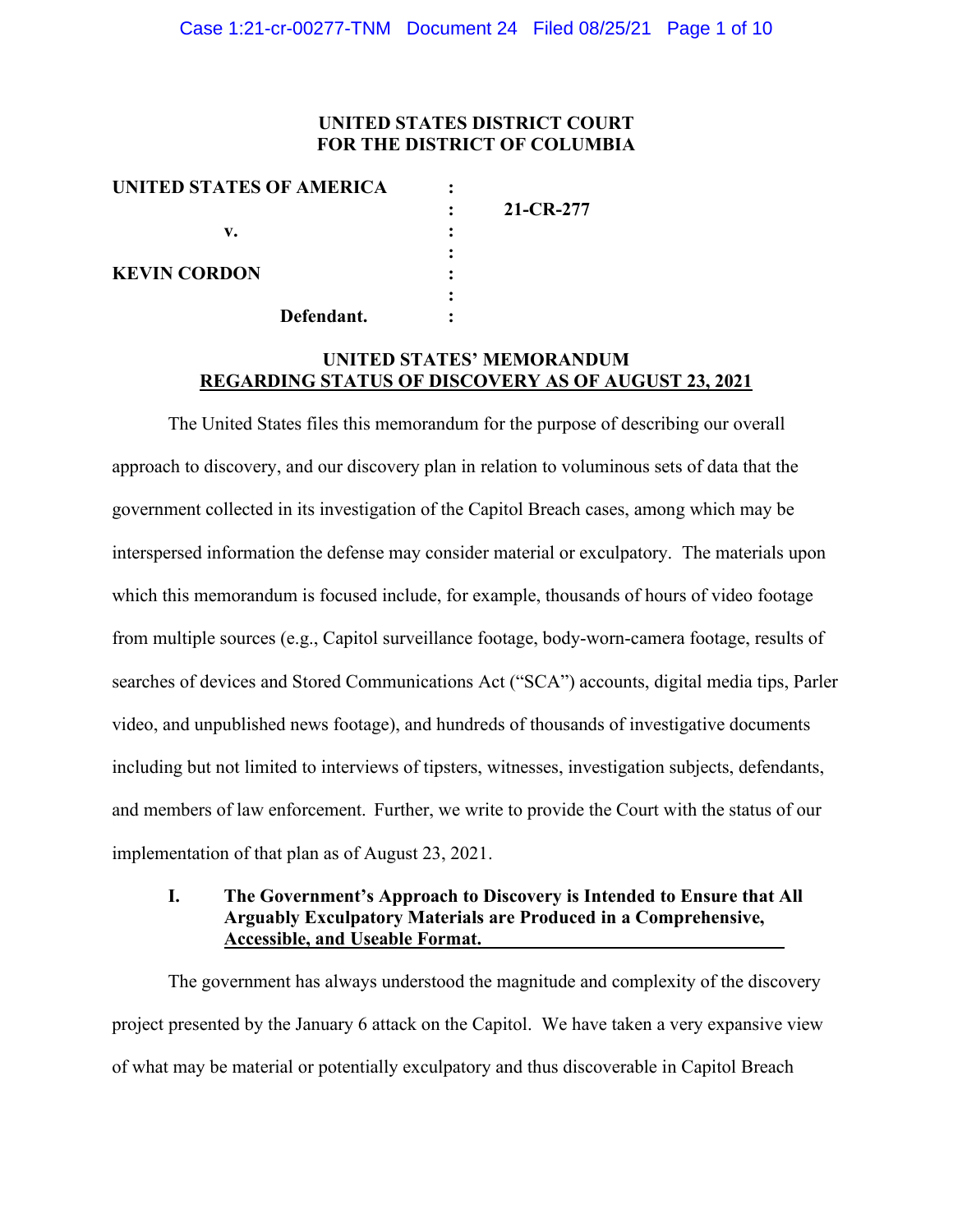#### Case 1:21-cr-00277-TNM Document 24 Filed 08/25/21 Page 2 of 10

cases. Defense counsel in Capitol Breach cases have made requests including any and all information that captures an individual defendant's conduct or statements; shows people "peacefully walking around the Capitol"; or suggests that a member (or members) of law enforcement allowed people to enter or remain in the Capitol or on restricted grounds, acted friendly or sympathetic to the rioters, or otherwise failed to do their jobs. Of course, there may be additional types of information a defendant may consider material or exculpatory, but since the government does not know the defense theory in any particular case, it is impossible to for the government to determine what other types of information a defendant may believe to be material.

To the extent the type of information described above may exist, it may be interspersed among the voluminous sets of data referenced above. Given the volume of material, and because "[d]efendants are in a better position to determine what evidence they believe is exculpatory and will help in their defense,"<sup>1</sup> it is our intent to provide the defense with all data that may contain such information, but in a manner that will facilitate search, retrieval, sorting, and management of that information.

<sup>1</sup> *United States v. Meek,* No. 19-cr-00378-JMS-MJD, 2021 WL 1049773 \*5 (S.D. Ind. 2021). *See also United States v. Ohle*, No. S3 08 CR 1109 (JSR), 2011 WL 651849 \*4 (S.D.N.Y. 2011)(not reported in F.Supp.2d)("placing a higher burden on the Government to uncover such evidence would place prosecutors in the untenable position of having to prepare both sides of the case at once. Indeed, the adversarial system presumes that the defense will be more highly motivated to uncover exculpatory evidence, so if anything the onus is on defense counsel to conduct a more diligent search for material potentially favorable to his client. This is especially true considering that, if exculpatory evidence exists, the defense is in the best position to know what such evidence might be and where it might be located.")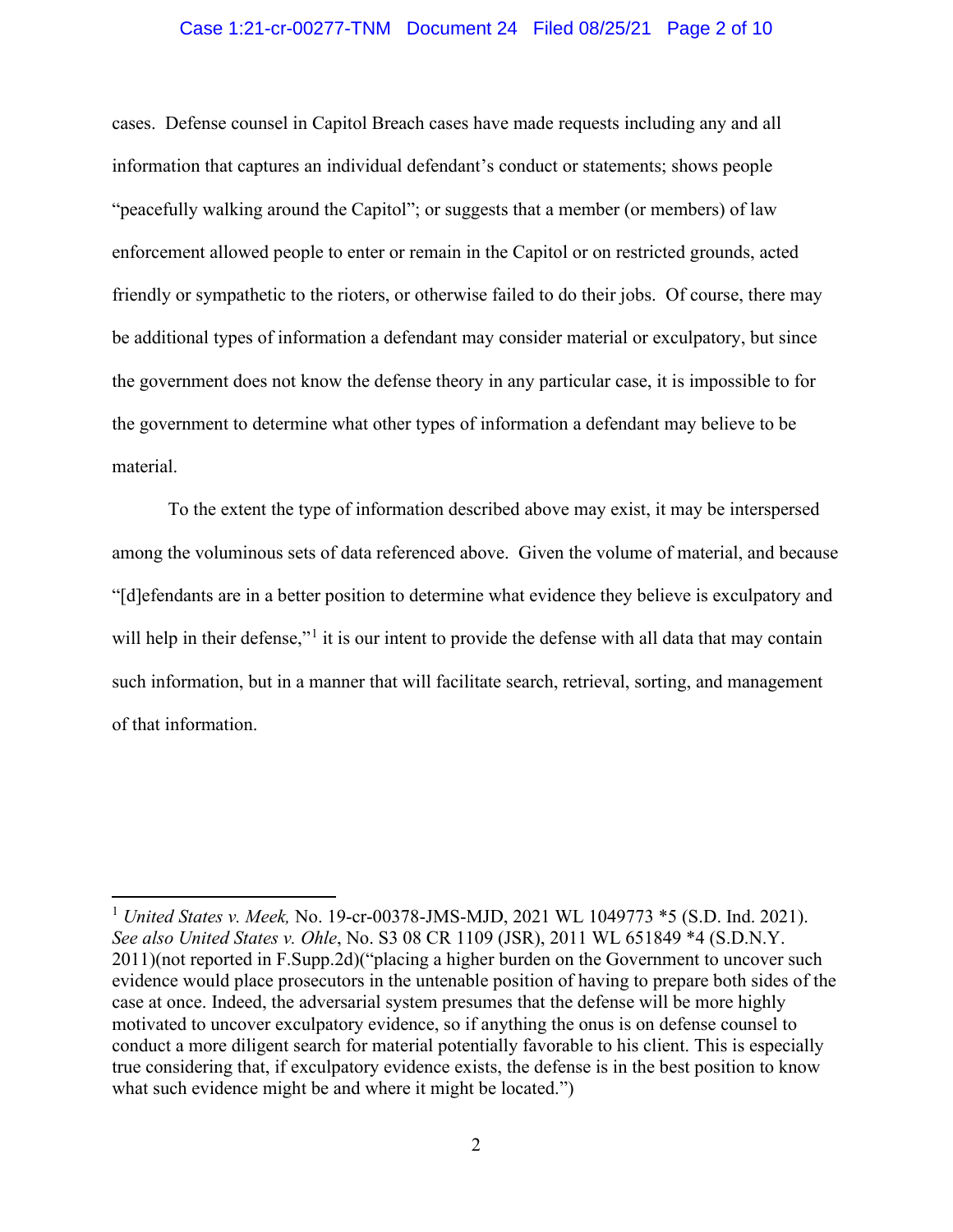### **II. Our General Plan for Production of Voluminous Materials Involves Two Separate Platforms.**

We have developed and begun implementing a plan to use two primary platforms to process and produce discoverable voluminous materials: one for documents (e.g., items such as law enforcement investigation files and business records) and one for digital materials (e.g., video footage). (These two platforms have frequently been referred to as our "database" although, in fact, they are two separate information repositories hosted by unrelated vendors.) We are working collaboratively with Federal Public Defender ("FPD") leadership and electronic discovery experts, including Sean Broderick, the National Litigation Support Administrator for the Administrative Office of the U.S. Courts, Defender Services Office, to ensure that Federal Public Defender offices nationwide that are working on Capitol Breach cases, counsel that are appointed under the Criminal Justice Act, and retained counsel for people who are financially unable to obtain these services will have access to the same platforms, including technological functionality commensurate to that available to the government, for the purpose of receiving and reviewing discoverable materials.

# **A. We will Share Documents from Our Own Relativity Workspace to a Defense Relativity Workspace, and are Making Rolling Productions Via Alternative Means Until the Defense Workspace is Available.**

### **1. Overview**

Deloitte is hosting a Relativity database, or "workspace," for the government to manage and produce documents. Relativity is a cloud-based eDiscovery platform that offers functionalities including document organization, review, production, and analytics within a single environment, and is an industry leader in eDiscovery hosting. As further elaborated below, we are in the process of ingesting hundreds of thousands of documents into our Relativity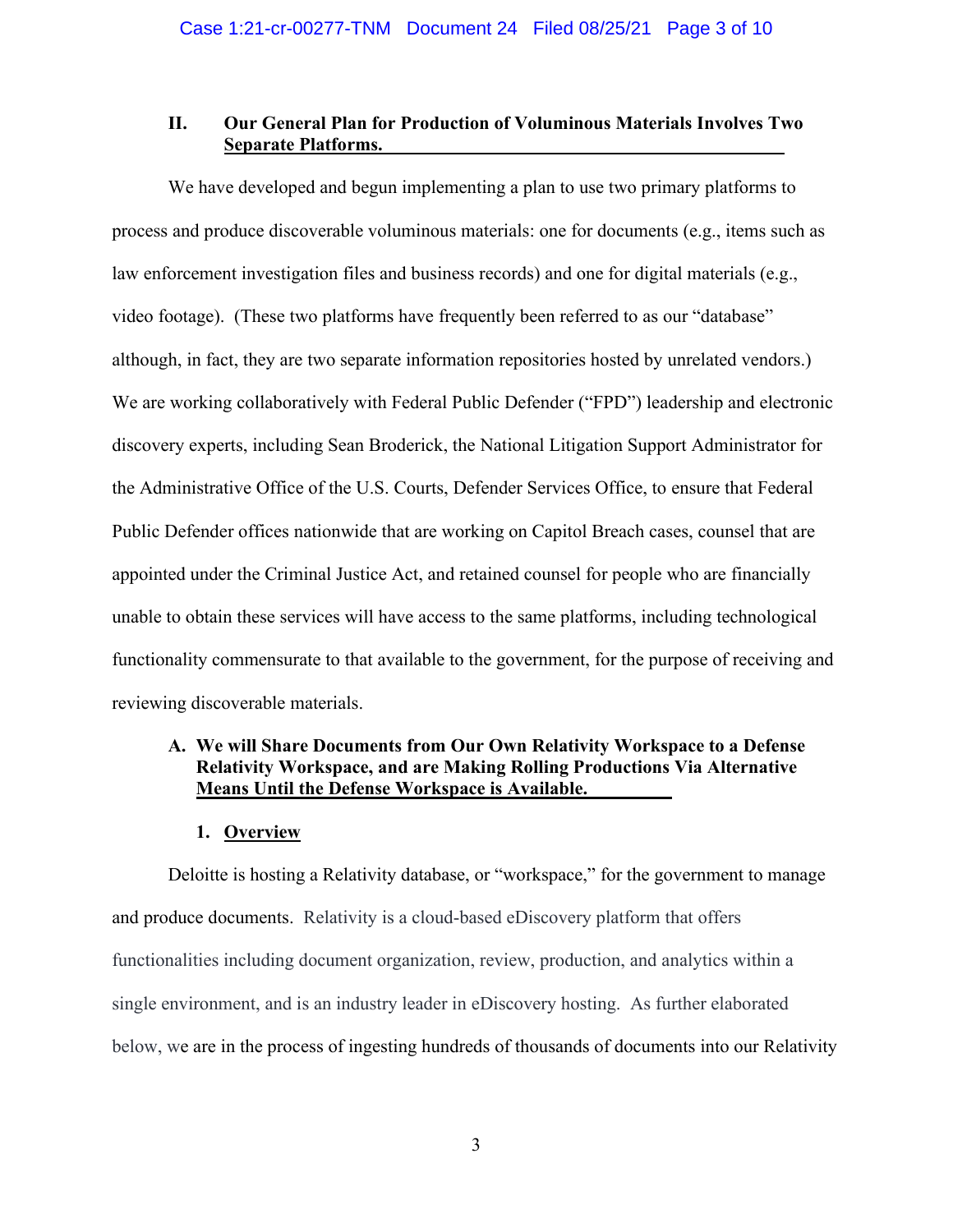#### Case 1:21-cr-00277-TNM Document 24 Filed 08/25/21 Page 4 of 10

workspace, so that we may review them, process them, and produce the documents as appropriate to the defense.

Ultimately, our plan is for all discoverable documents to be shared to a wholly separate defense Relativity workspace, also hosted by Deloitte, but wholly inaccessible to the government. Deloitte is currently creating such a defense workspace within Relativity for receipt of discoverable documents, and we are working toward a modification of our contract to fund the additional hosting and support of that database.<sup>2</sup>

A Relativity workspace will allow Capitol Breach defense teams to leverage Relativity's search and analytics capabilities to search the voluminous documents we expect to produce for information they believe may be material to their individual cases. Defense teams will be able to perform key term searches and metadata searches across hundreds of thousands of documents in the defense workspace. Further, in conjunction with any staff they designate to support their workspace, they will be able to design coding panes that allow them to "tag" items received in discovery as they deem relevant to their cases, e.g., by location ("Lower West Terrace") or

<sup>&</sup>lt;sup>2</sup> Hosting refers to storing and organizing documents in a case within a database for document review, organizing, searching, categorizing, and redacting, and providing users with accounts to access the database. Typically, providing discovery in a format that allows it to be loaded into a database satisfies the government's discovery obligations. We understand that neither the Federal Public Defender nor the Criminal Justice Act panel has a vehicle in place through which they may engage in expedited contracting for the hosting and licensing services that are necessary to meet the demands of this unprecedented volume of materials. Thus, the government has agreed to provide the necessary hosting and licensing services through Deloitte. The government has been closely coordinating with FPD to ensure that when we modify our contract with Deloitte, we obtain sufficient licenses to cover the needs of current cases as well as those of cases that may be brought in the future.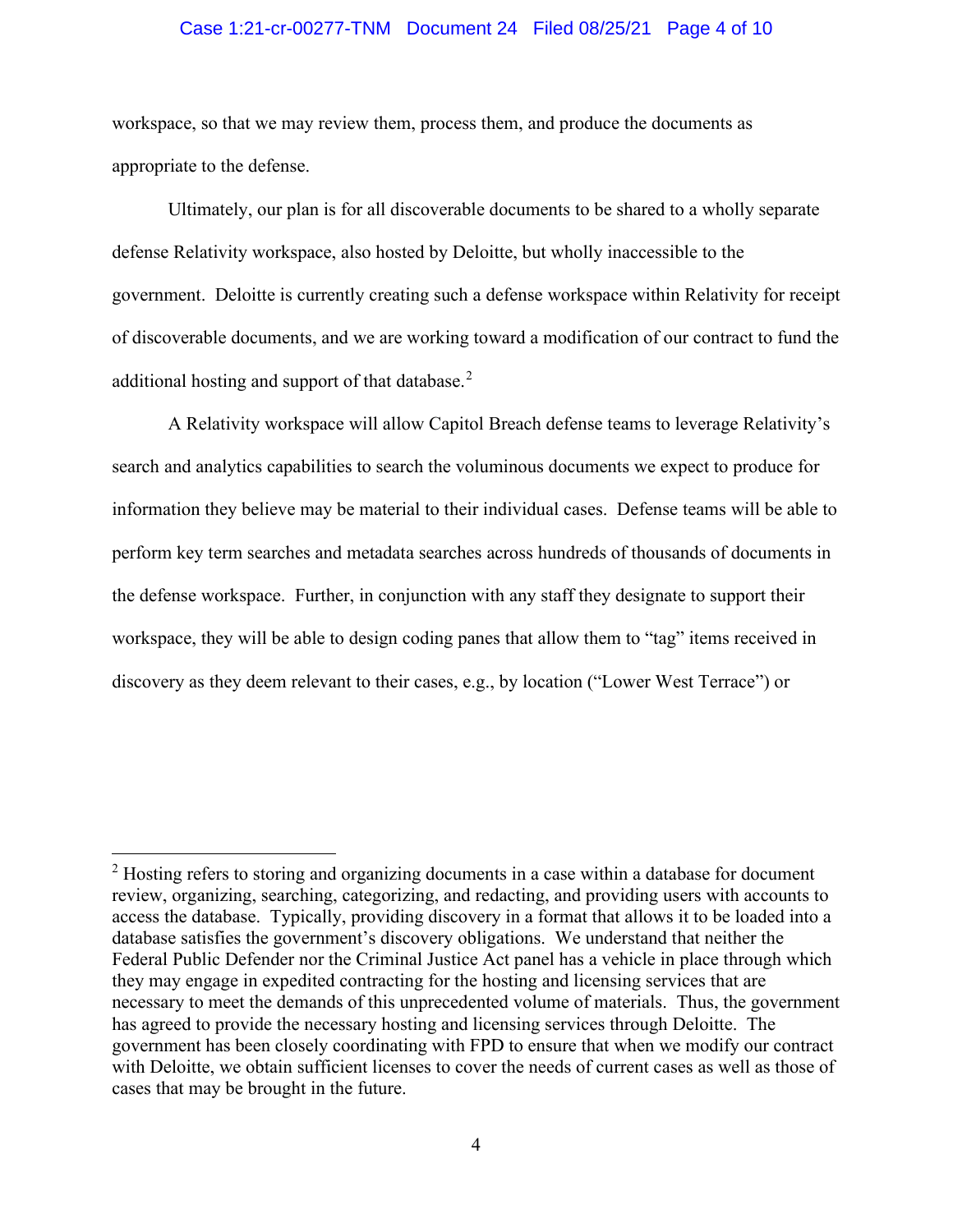#### Case 1:21-cr-00277-TNM Document 24 Filed 08/25/21 Page 5 of 10

defense theories of the case ("Police Let Defendants In"); and then generate search reports based on the results associated with a particular tag or multiple tags.<sup>3</sup>

As elaborated below, although Relativity significantly increases the pace at which we may review and process materials to make appropriate productions, performing these tasks correctly and comprehensively takes time. Nevertheless, we expect to begin making documentary productions from Relativity within the next two weeks, as discussed in more detail below, and will do so on a rolling basis going forward. Until the defense Relativity workspace is operational and defense accounts are established documents will continue to be produced in individualized cases via other available methods – most frequently cloud-based file sharing through USAfx.

# **2. The Government is Steadily Populating its Own Relativity Database with Materials.**

We have already populated our Relativity database with over 30,000 records from the U.S. Capitol Police ("USCP") and USCP reports related to allegations of misconduct by law enforcement in connection with the events of January 6, 2021. We are currently using our Relativity platform to process materials related to allegations of police misconduct and plan to make those reports available within approximately the next two weeks. Capitol Breach

 $3$  We believe that to ensure defendants have meaningful access to the defense Relativity workspace, FPD will require additional support for the workspace. As the Court is aware, "Even if the discovery is produced in an optimal way, defense counsel may still need expert assistance, such as litigation support personnel, paralegals, or database vendors, to convert e-discovery into a format they can use and to decide what processing, software, and expertise is needed to assess the [Electronically Stored Information]." *See Criminal e-Discovery: A Pocket Guide for Judges*, Chapter II (Common Issues in Criminal e-Discovery), at 12.The *Pocket Guide* serves as a supplement to the federal judiciary's bench book. We are engaging in frequent and productive discussions with FPD in the effort to resolve contractual and technical details related to the implementation of an adequate support plan.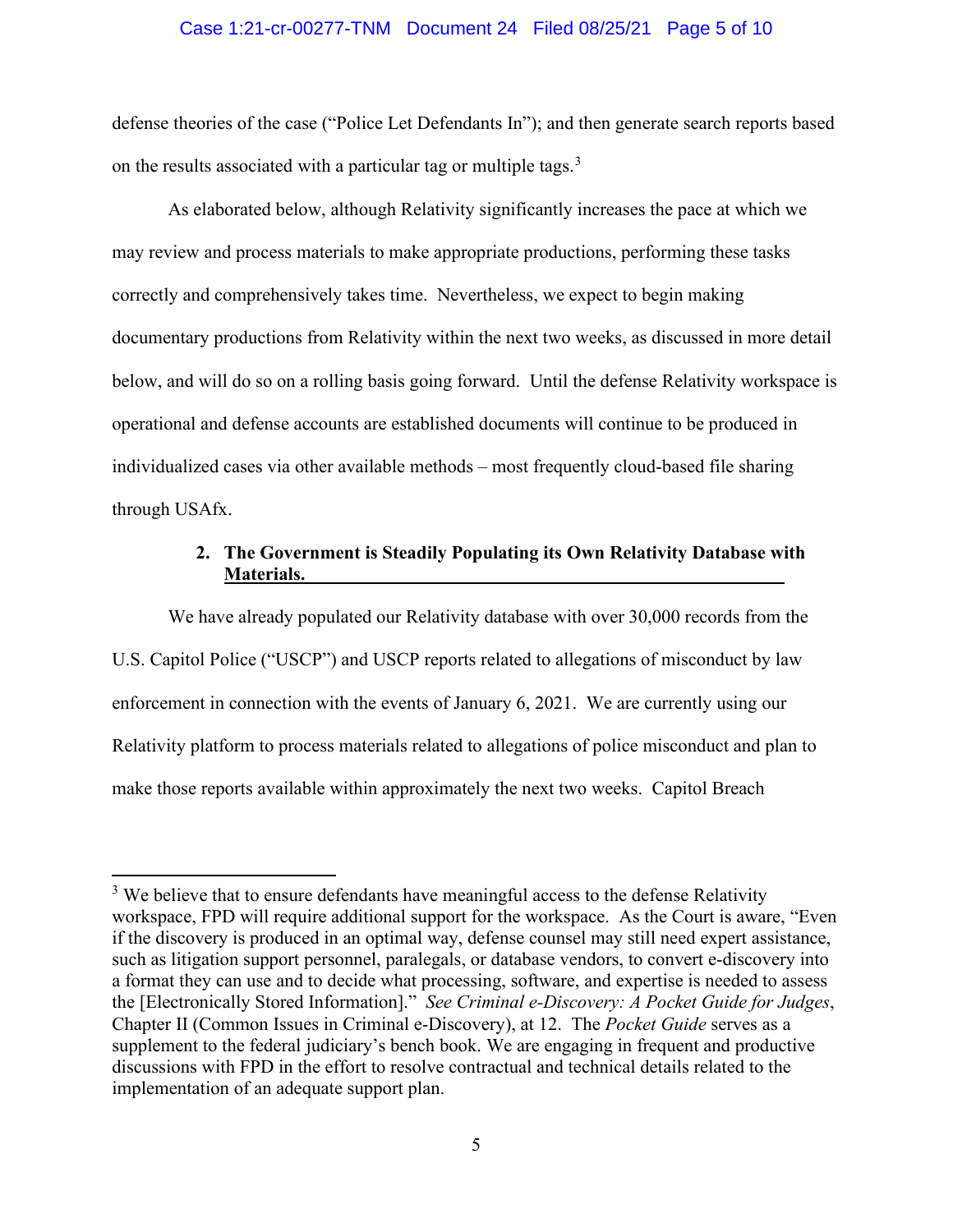#### Case 1:21-cr-00277-TNM Document 24 Filed 08/25/21 Page 6 of 10

prosecution teams will disseminate these materials once they become available. We are prioritizing these materials and Metropolitan Police Department ("MPD") use-of-force investigation files because many defendants have requested them.

We are steadily working to ingest into Relativity potentially discoverable documents that we requested and received from multiple law enforcement agencies, while ensuring that materials that are or may be protected by Federal Rule of Criminal Procedure 6(e) are adequately protected. Of course, Federal Bureau of Investigation ("FBI") files account for the majority of documentary evidence that we will need to ingest and review. The FBI estimates that there are approximately 750,000 investigative memoranda and attachments in its files associated with the Capitol Breach investigation. We intend to organize, deduplicate, and produce these materials as appropriate, using all of Relativity's tools to do so as quickly as possible. As discussed below, however, these processes are not wholly automated, and will require both technical expertise and manual assistance.

#### **3. The Workflow in Processing Materials for Discovery Takes Time.**

The process of populating Relativity with potentially discoverable material, all in varied formats and from different sources, is complicated. It is *not* like copying and pasting a file, or even like duplicating a hard drive. Before the hundreds of thousands of investigative files at issue here are ever loaded to Relativity, they must be meaningfully organized into folder structures that will make sense to reviewers and recipients. The materials must also be qualitychecked, e.g., we must ensure that we have the password for protected documents, that the documents were provided in a format that will open, and that we remove irrelevant software and system files that would only cloud the workspace and confuse reviewers. After materials are loaded to Relativity, we must customize the manner in which they are displayed so as to be

6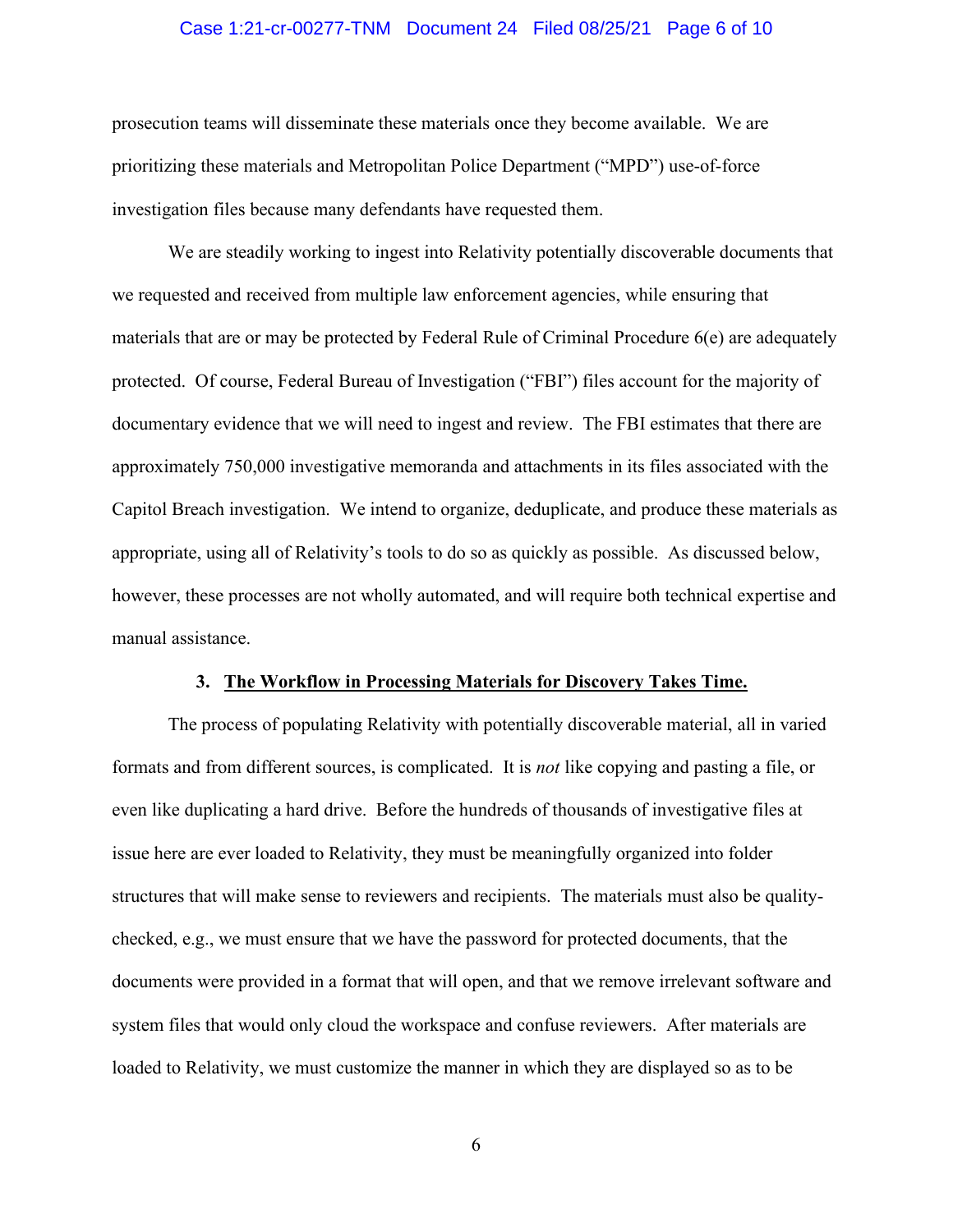#### Case 1:21-cr-00277-TNM Document 24 Filed 08/25/21 Page 7 of 10

meaningful to reviewers who will make discoverability determinations and apply appropriate redactions and sensitivity designations. Not all documents are created equal, e.g., financial records and forensic cell phone search reports cannot meaningfully be displayed in the same way.

All of these processes will be assisted by leveraging Relativity's tools as much as possible, such as by using keyword searches to identify items that must be excluded or redacted; and deduplication tools to recognize documents that have already been processed so that they are not analyzed or reproduced multiple times. Although these processes are time-consuming, they are necessary to avoid production of unorganized data dumps, unreadable files, and unusable databases; or a failure of the government to take adequate steps to prevent both victims and defendants' private information from being shared with hundreds of defendants.

# **B. We will Share Digital Evidence from Our Own Evidence.com Instance to a Defense Evidence.com Instance, and Make Rolling Productions as Digital Media is Processed.**

Relativity was primarily designed as document review platform and not to manage terabytes of digital evidence. Although it is technologically possible to view and share video evidence within Relativity, in this case, the volume of video would significantly reduce Relativity's performance speed.

Accordingly, we will use evidence.com as a platform to manage, review, and share digital media evidence. Evidence.com is a cloud-based digital evidence management system designed by Axon Enterprise, Inc. ("Axon"), an industry leader in body-worn-camera systems. Axon refers to a singular environment of evidence.com as an "instance." The government has agreed to fund a defense instance of evidence.com and to provide the necessary licensing services through Axon. This instance will be managed and administered by FPD, and the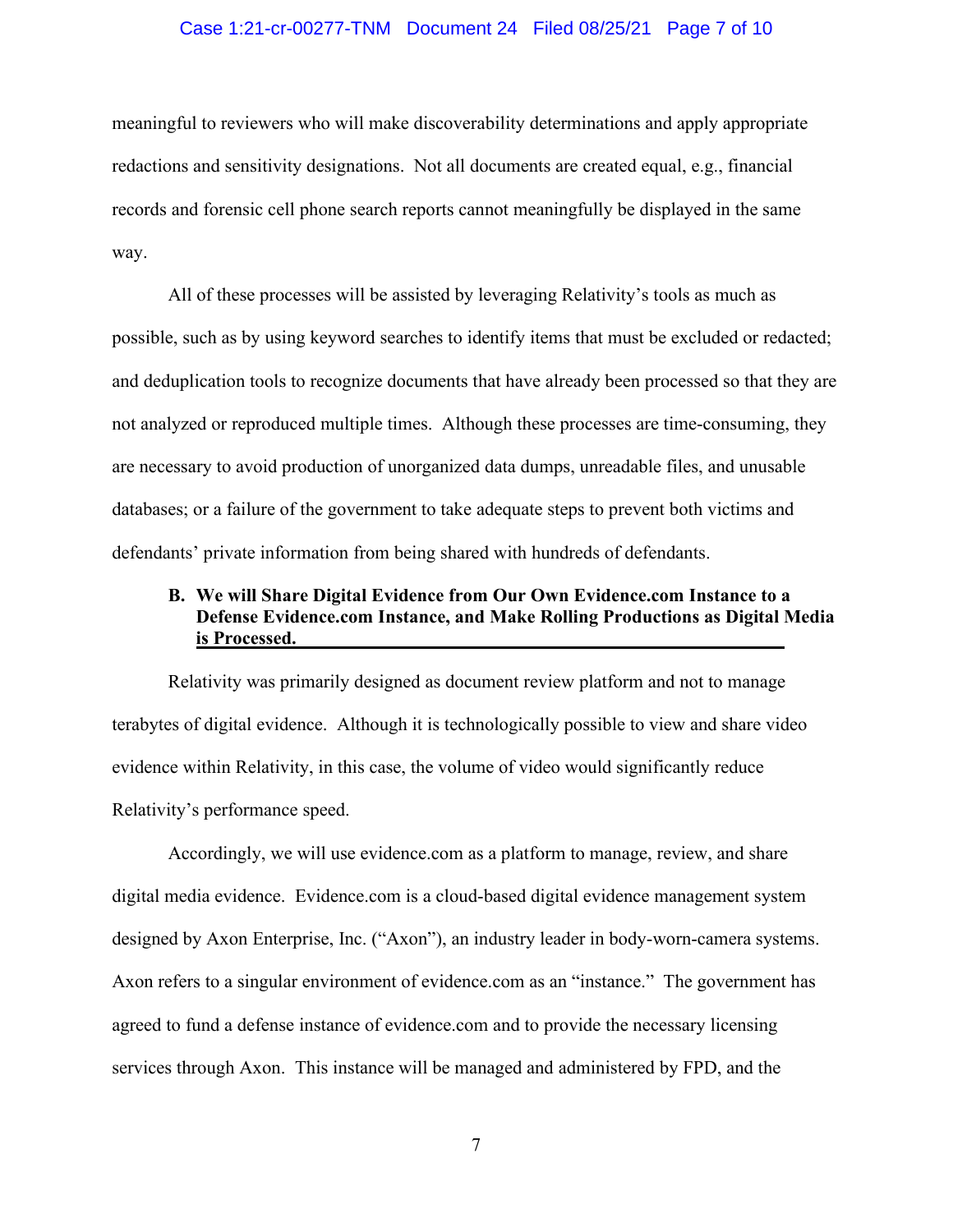#### Case 1:21-cr-00277-TNM Document 24 Filed 08/25/21 Page 8 of 10

government will have no ability to log into or retrieve information from this instance. As recently as Saturday, August 21, 2021, we consulted with representatives from Axon about our plan and we expect our contract with Axon will be modified expeditiously. As with Relativity, the government has been closely coordinating with FPD to ensure that we cover the needs of current cases as well as those of cases that may be brought in the future. We understand that legal defense teams will likely wish to share voluminous evidence with defendants. Axon has additional infrastructure referred to as my.evidence.com that will allow defense attorneys to share voluminous evidence with individual defendants.

We have already migrated over 2,900 body-worn-camera videos totaling over 2,300 hours (nearly 100 days) into our instance of evidence.com. For the reasons relayed above, from a technological perspective, we expect to be able to share this footage with FPD's evidence.com instance within approximately the next two weeks. Before we can share voluminous video footage with FPD, we must also ensure that the footage is adequately protected. Based on a review of the body-worn-camera footage conducted by our Office, the footage displays approximately 1,000 events that may be characterized as assaults on federal officers. As these officers now, or in the future may, qualify as victims under the Crime Victims Rights Act, they have the "right to be reasonably protected from the accused" and the "right to be treated with fairness and with respect of the victim's dignity and privacy." 18 U.S.C. §§ 3771(a)(1) and (8).

 When we share the footage, we also intend to share information we have developed that will help facilitate efficient defense review of body-worn-camera footage. For example:

• Individuals in our Office who reviewed all the body-worn-camera footage in our instance created a spreadsheet that identifies footage by agency, officer, video start time, a summary of events, and location of the camera in 15-minute increments. The locations are defined in zone map they created. We will share our zone map and the spreadsheet with the legal defense teams, subject to adequate protection.

8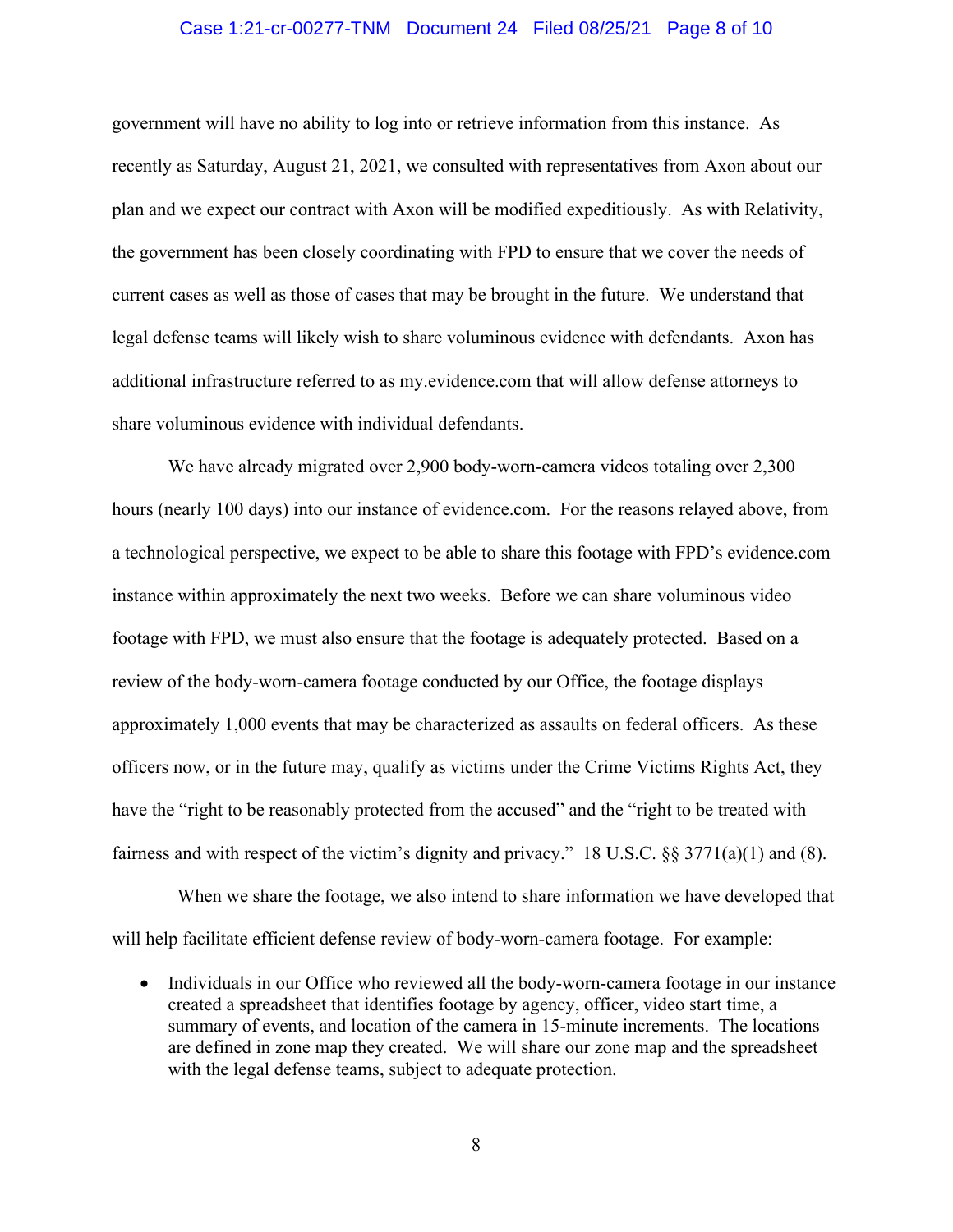### Case 1:21-cr-00277-TNM Document 24 Filed 08/25/21 Page 9 of 10

• We obtained from MPD Global Positioning Satellite ("GPS") information for radios that may be of assistance in identifying the location of officers whose body-worn-camera footage is relevant to the defense. We will share this information with the legal defense teams, subject to adequate protection.

We will continue to ingest video evidence into evidence.com on a rolling basis, and to produce it regularly. As evidence.com was designed to function in coordination with bodyworn-cameras designed by Axon, ingesting body-worn-camera footage into our instance was fairly simple. Other footage will need to be converted from proprietary formats before it can be ingested into evidence.com, and so processing will take longer.

At this time, the FBI is in the process of transmitting Capitol surveillance footage for ingestion into evidence.com. Because of the size of the footage, it will take several weeks to receive and ingest the footage. Based on our current understanding of the technical complexities involved, we expect to start rolling productions from 7,000 hours of footage that the USCP provided the FBI within approximately the next four weeks. An additional 7,000 hours of footage is not relevant to this case and, therefore will not be produced.